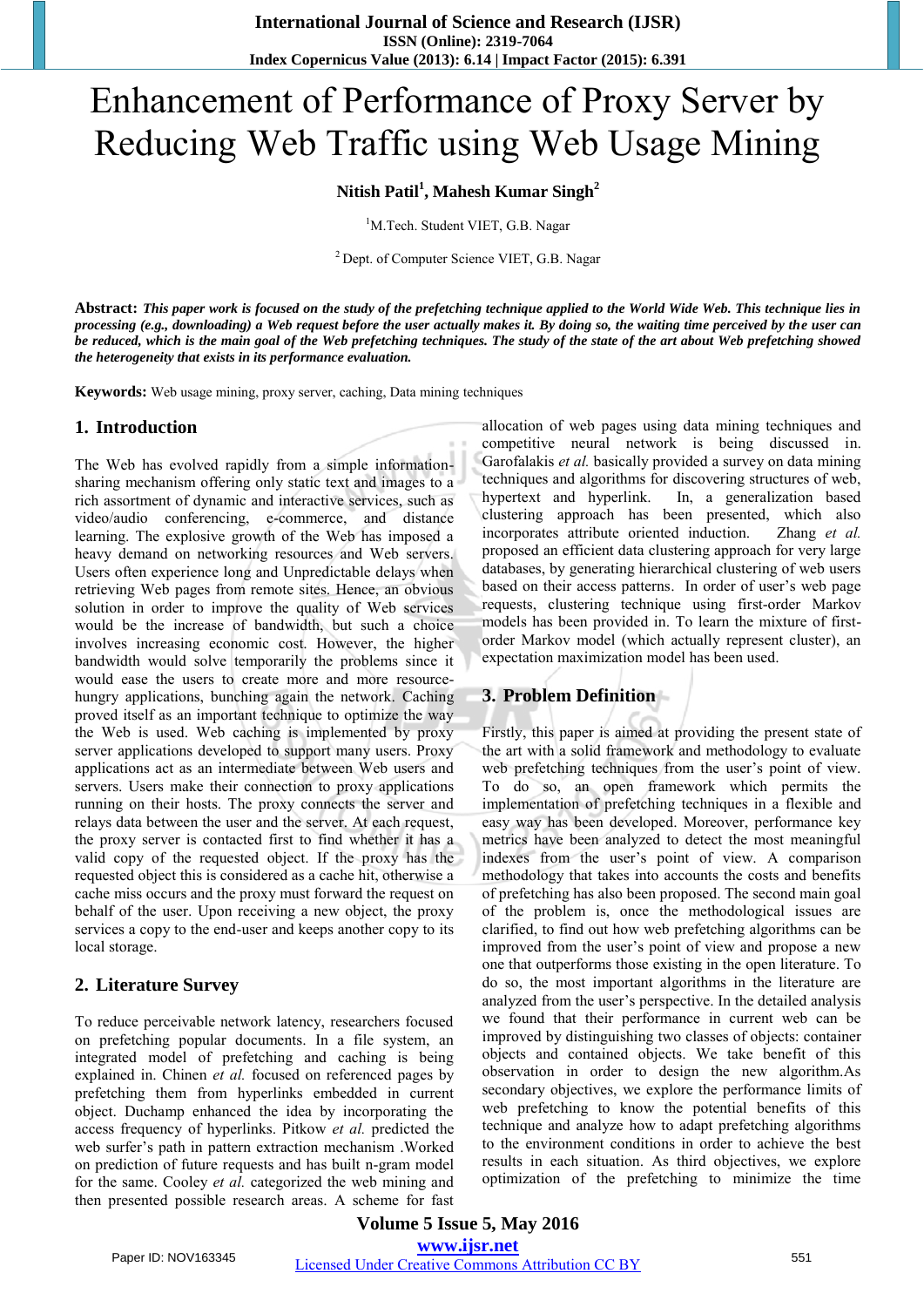complexity of data mining algorithm or to reduce the data set for rule generation.

# **4. Technical Approach**



**Figure1:** Proposed system framework

Web caching is used to reduce the network traffic by caching web pages at the proxy server level but nowadays caching alone is not sufficient because World Wide Web has evolved rapidly from a simple information-sharing mechanism to dynamic and multimedia data. To improve the performance researcher shows that combination of prefetching with caching approach is good. In this work, we give a new framework for web prefetching in which we combine prefetching and caching techniques to improve the performance of proxy server.Web user visits many web sites time to time and spent random quantity of time among various visits. To deal with the user browsing behaviour, we should analyze the proxy server log file. In fussy, the web

proxy access log is an in order file with one user access data per line. Web proxy log files make available information about actions performed by a user from the moment the user logs. Access logs provide the bulk of the Web server data, including the date, time, users IP address, and user action (e.g., whether or not the user downloaded a document or image).Preprocessing is defined as removing all the irrelevant and noise data from our actual data. In our proposed approach during preprocessing phase we carried out the cleaning task to filter out all the unwanted entries from the proxy log data. We use the proxy log explorer tool to preprocess the log record of the proxy server.To cluster users we use the K-Means clustering which is used to gather different users into clusters on the basis of their usage behaviour and searching pattern. The *K-Means* is the simplest clustering algorithm widely used for web proxy server . The algorithm is used to cluster users data based on attributes into *K* clusters.

## **5. Result Analysis**

We describe our experimental work which is done on the proxy server log data. Dataset is collected from the ircache.net website to carry out our experimental work. We have done the experimental work on the dataset "*pa.sanitized-access.20070109.gz".* This file is obtained from a proxy server installation ftp://ircache.net.

1168300930.290 3689 128.26.236.138 TCP MISS/304 209 GET http://www.media-indonesia.com/xml/u.gif - DIRECT/219.83.123.74 1168300930.292 3690 128.26.236.138 TCP\_MISS/304 209 GET http://www.media-indonesia.com/xml/d.gif - DIRECT/219.83.123.74 -1168300930.742 371 151.33.90.119 TCP CLIENT REFRESH MISS/404 333 GET http://info.ddcd.jp/ddcd3 info/fujitsu/Fujitsu JPN CD News(421).txt - DIRECT/210.174.185.15 text/html 1168300930.860 7 55.156.163.104 TCP\_MISS/504 1611 GET http://delb.myspace.com/DartRichMedia\_1\_03.js - NONE/-text/html 1168300931.105 454 55.156.163.104 TCP REFRESH MISS/504 1683 GET http://i.a.cnn.net/money/.element/img/1.0/data/mk snapshot/BigCharts gradient.gif - NONE/- text/html 1168300931.243 28 55.156.163.104 TCP\_REFRESH\_MISS/504 1651 GET http://i.a.cnn.net/cnn/video/business/2007/01/07/debt.vs.affl.jpg - NONE/- text/html 1168300931.296 765 53.141.144.101 TCP\_MISS/200 19170 GET http://pictures.match.com/pictures/12/46/51601246A.jpeg - DIRECT/63.147.175.35 image/jpeg 1168300932.118 16 55.156.163.104 TCP REFRESH MISS/504 1655 GET http://i.a.cnn.net/cnn/video/business/2007/01/05/foreclosure.vs.jpg - NONE/- text/html 1168300933.475 28 55.156.163.104 TCP\_REFRESH\_MISS/504 1673 GET http://i.a.cnn.net/money/.element/img/1.0/data/mk\_snapshot/BigCharts\_div.gif - NONE/-text/html 1168300933.668 5 55.156.163.104 TCP\_REFRESH\_MISS/504 1673 GET http://i.a.cnn.net/money/.element/img/1.0/data/mk\_snapshot/BigCharts\_div.gif - NONE/- text/html

**Figure 2:** sample proxy server log record

After preprocess the data which is done in last section with the help of proxy explorer tool in which we filter all record rather than 200 response code. Now we cluster users with the help of *K-Means* algorithm. During *K-Means* clustering on the preprocess data with RapidMiner5 tool create 10 different clusters on the dataset. Figure 3shows the data view of the cluster which shows the different IP address, request by users cluster wise. Figure 5 shows the plot view of the 10 cluster which have the ten different colors according to unique IPs. In plot view of cluster we show only two attribute at *x* axis using unique IPs and *y* axis send attribute.Next step of the proposed framework is the preprocessing. In this step, we clean the data. Figure 3 shows log records before the preprocessing operation and details of the log record which consist the data file "*pa.sanitized-access.20070109.gz".*

| <b>Unique Ps</b>                       | Date | Response User Request |                                                 | Receive Send |           | <b>User Agen Target IP</b>                             |
|----------------------------------------|------|-----------------------|-------------------------------------------------|--------------|-----------|--------------------------------------------------------|
| 27.109.138.213 (Unknow 1/9/2007 18:21) |      | $200 -$               | http://cdn.channel.aol.com/ media/channels/spc  |              | $8094 -$  | 0.0.0.0 (Unknown,Unknown,Unknown)                      |
| 27.109.138.213 (Unknow 1/9/2007 18:21) |      | $200 -$               | http://aolmobile.com/js/s2clframe.js            |              | 504.      | 205.188.211.177 (Unknown, Unknown, United States)      |
| 27.109.138.213 (Unknow 1/9/2007 18:21) |      | $200 -$               | http://aolmobile.com/js/send2cell.js            |              | 6946 -    | 205.188.211.177 (Unknown, Unknown, United States)      |
| 27.109.138.213 (Unknow 1/9/2007 18:21) |      | $200 -$               | http://m1.2mdn.net/viewad/771075/120-1x1.eif    |              | $280 -$   | 69.8.201.72 (Denver, Colorado, United States)          |
| 27.109.138.213 (Unknow 1/9/2007 18:21) |      | $200 -$               | http://miborpicturesweb2.marketlinx.com/mediac  |              | 43949 -   | 65.83.83.91 (Knoxville, Tennessee, United States)      |
| 27.109.138.213 (Unknow 1/9/2007 18:21) |      | $200 -$               | http://miborpicturesweb2.marketlinx.com/mediac  |              | 30556 -   | 0.0.0.0 (Unknown,Unknown,Unknown)                      |
| 27.109.138.213 (Unknow 1/9/2007 18:21) |      | $200 -$               | http://aolmobile.aol.com/images/icon_phone.gif  |              | $1326 -$  | 205.188.211.177 (Unknown, Unknown, United States)      |
| 27.109.138.213 (Unknow 1/9/2007 18:21) |      | $200 -$               | http://aolmobile.aol.com/images/closeBox.gif    |              | 686-      | 205.188.211.177 (Unknown, Unknown, United States)      |
| 27.109.138.213 (Unknow 1/9/2007 18:21) |      | $200 -$               | http://cdn.digitalcity.com/ media/channels/dm c |              | $11390 -$ | 0.0.0.0 (Unknown,Unknown,Unknown)                      |
| 57.25.111.203 (Unknown 1/9/2007 18:21) |      | $200 -$               | http://www.google.ca/                           |              | $3299 -$  | 66.249.89.104 (Mountain View,California,United States) |

**Figure 3:** Data file log records after preprocessing

After preprocess the data which is done in last section with the help of proxy explorer tool in which we filter all record rather than 200 response code. Now we cluster users with the help of *K-Means* algorithm. During *K-Means* clustering on the preprocess data with RapidMiner5 tool create 10 different clusters on the dataset.